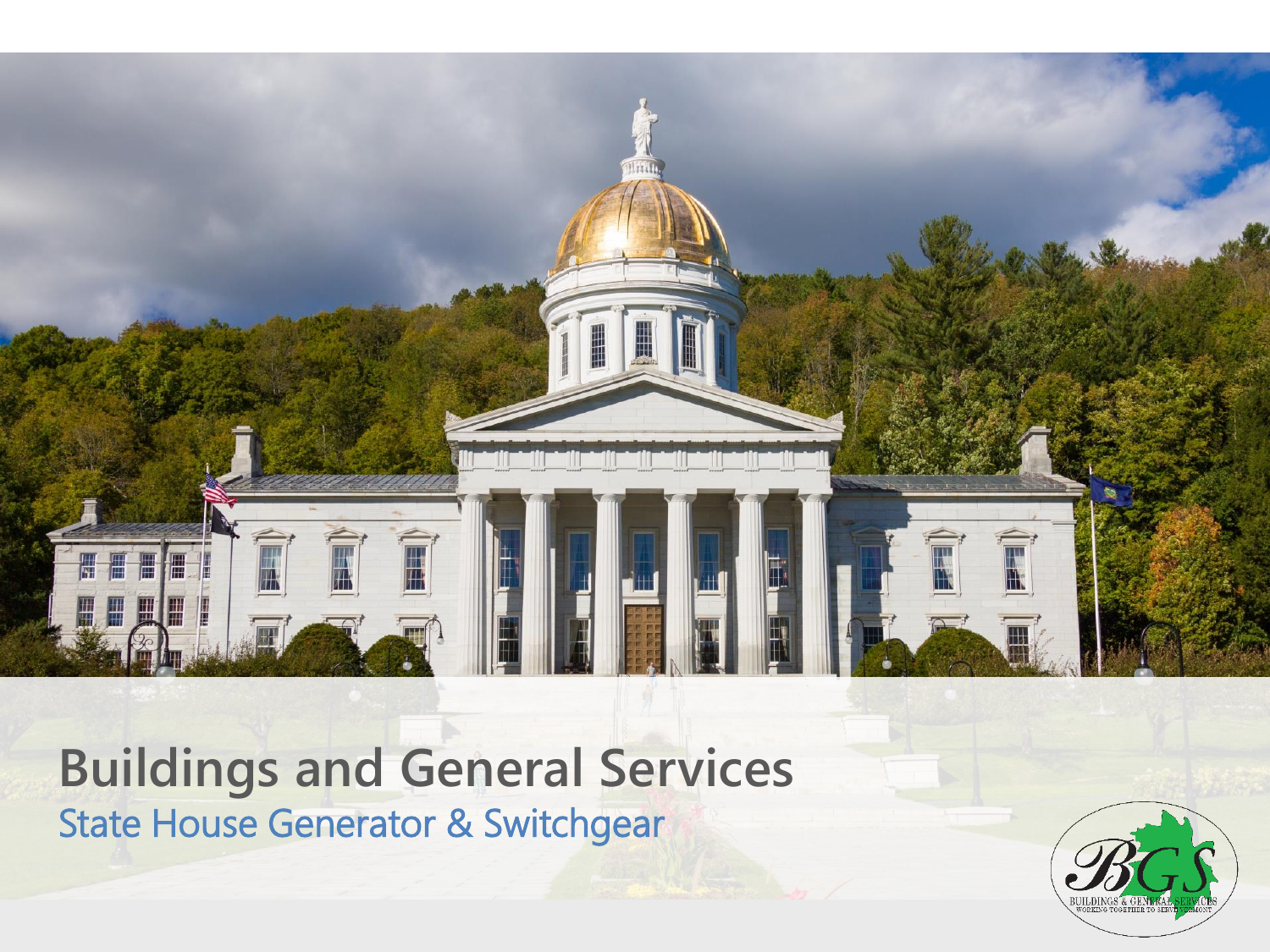### **Act 160**

e) The Commissioner of Buildings and General Services is authorized to use funds from the amount appropriated in subdivision (c)(5) of this section to:

(1) conduct engineering and design for **either a single generator for the State House or a shared generator for the State House and the Capitol Complex**, and the related upgrades for the electrical switch gear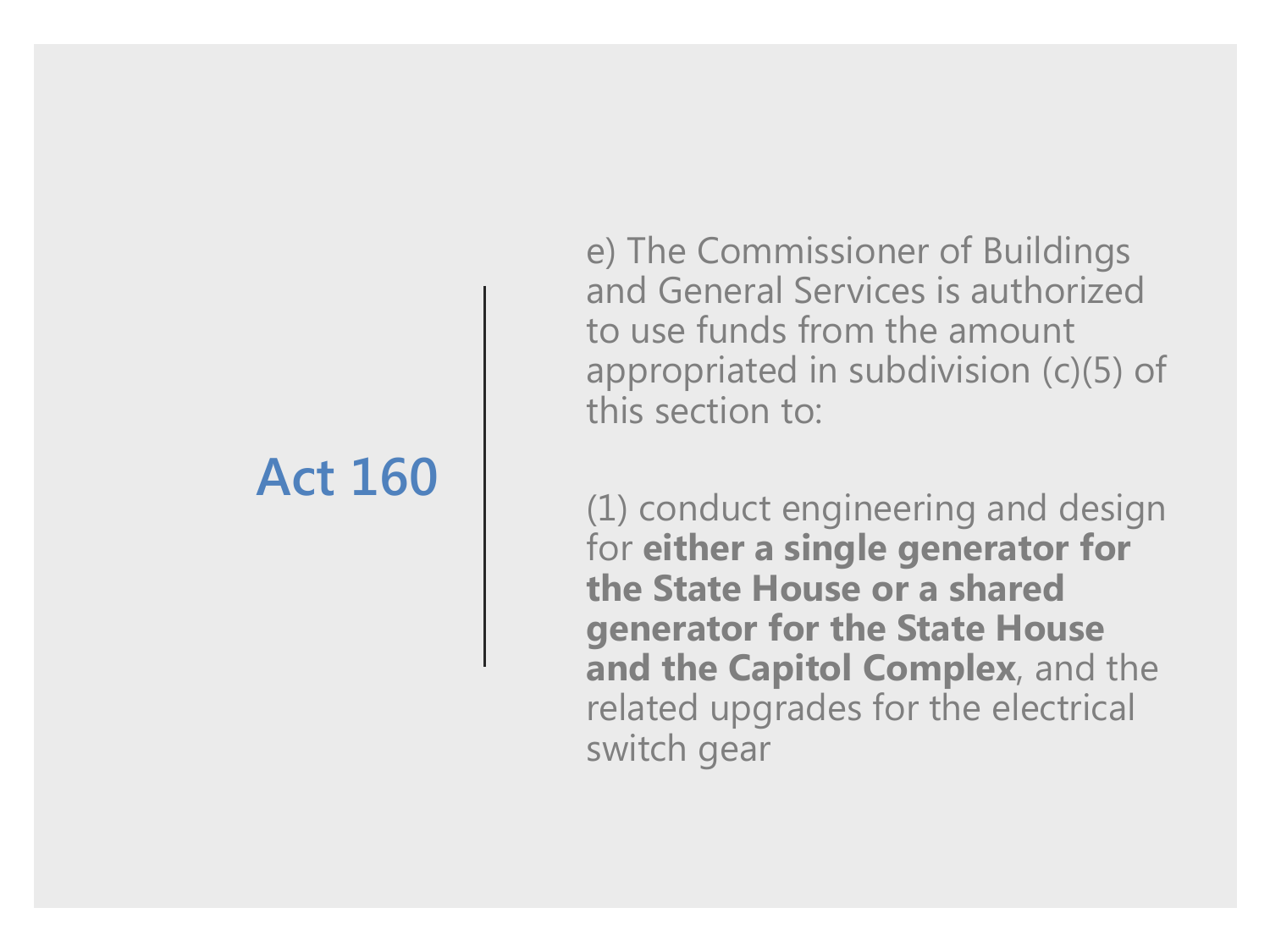## **Current State**

■ 35kw Onan installed while songs like Let It Be and Moondance were playing on a transistor radio in the background.





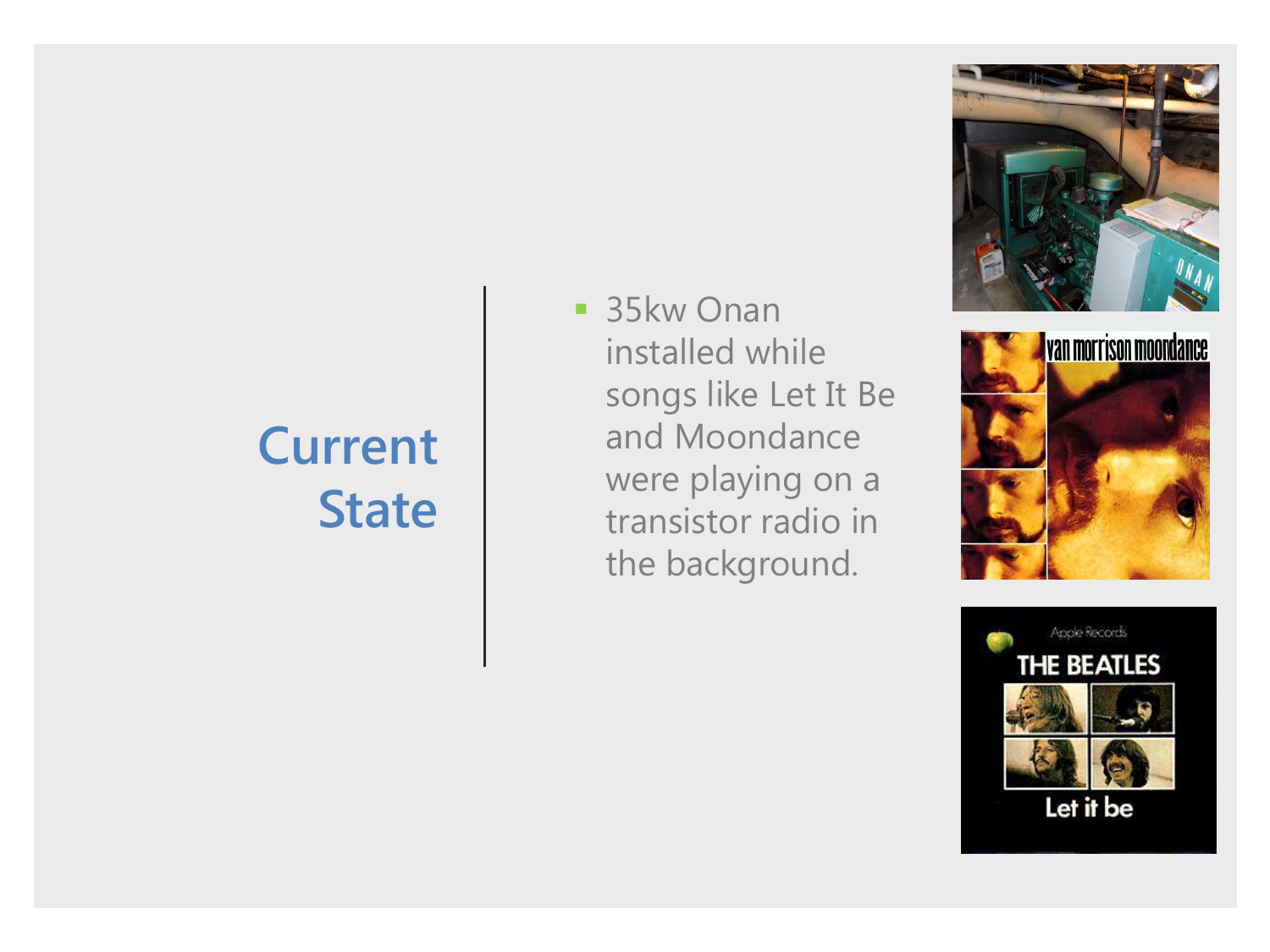# **Outage History**

- **Between January 2010 and today** there have been 6 outages at the State House.
- 2 each in 2015, 2016 and 2017.
- **EXEC** Longest duration was under two hours
- **One attributed to squirrels making** mischief on our side of the meter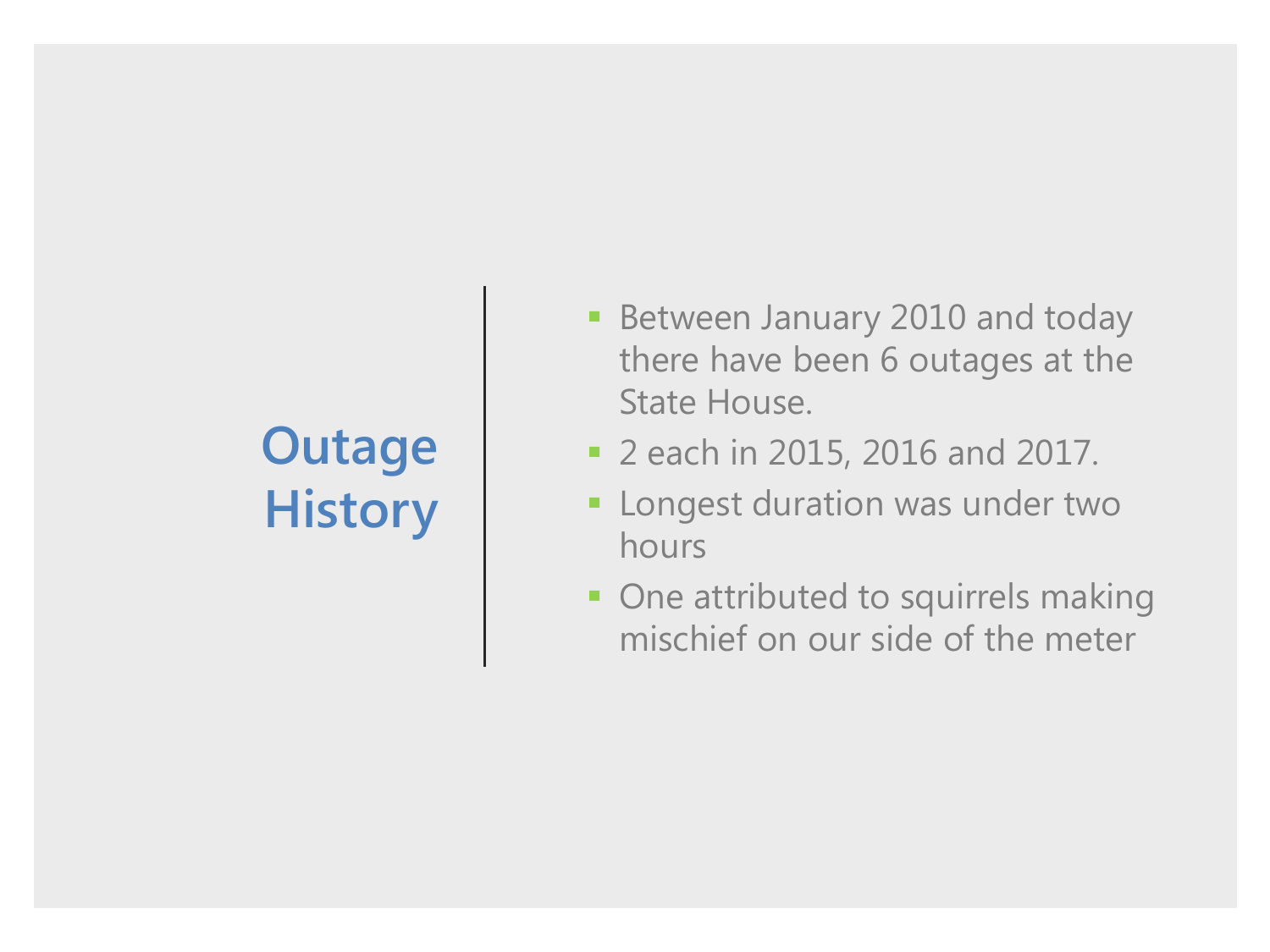**Other buildings served by generators in the complex**

- 133 State Street
- **2 Governor Aiken Avenue**
- Central Heat Plant
- 109 State Street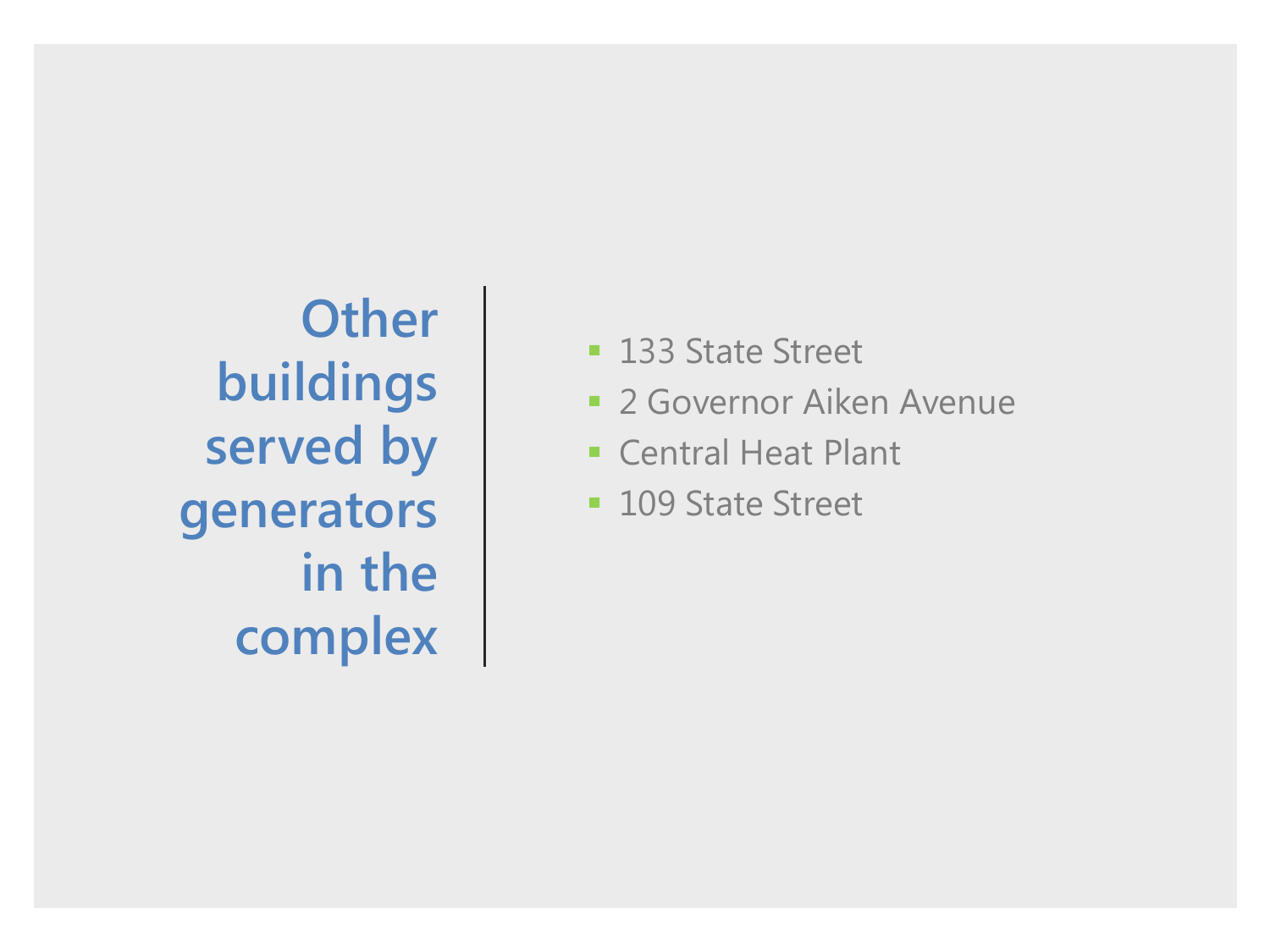# **Dubois & King Study**

Explored 9 options ranging from replacing in existing basement space to a redundant connection to the grid.

Recommendation is to replace existing 30 kw generator and switchgear with an increase in capacity to 45kw.





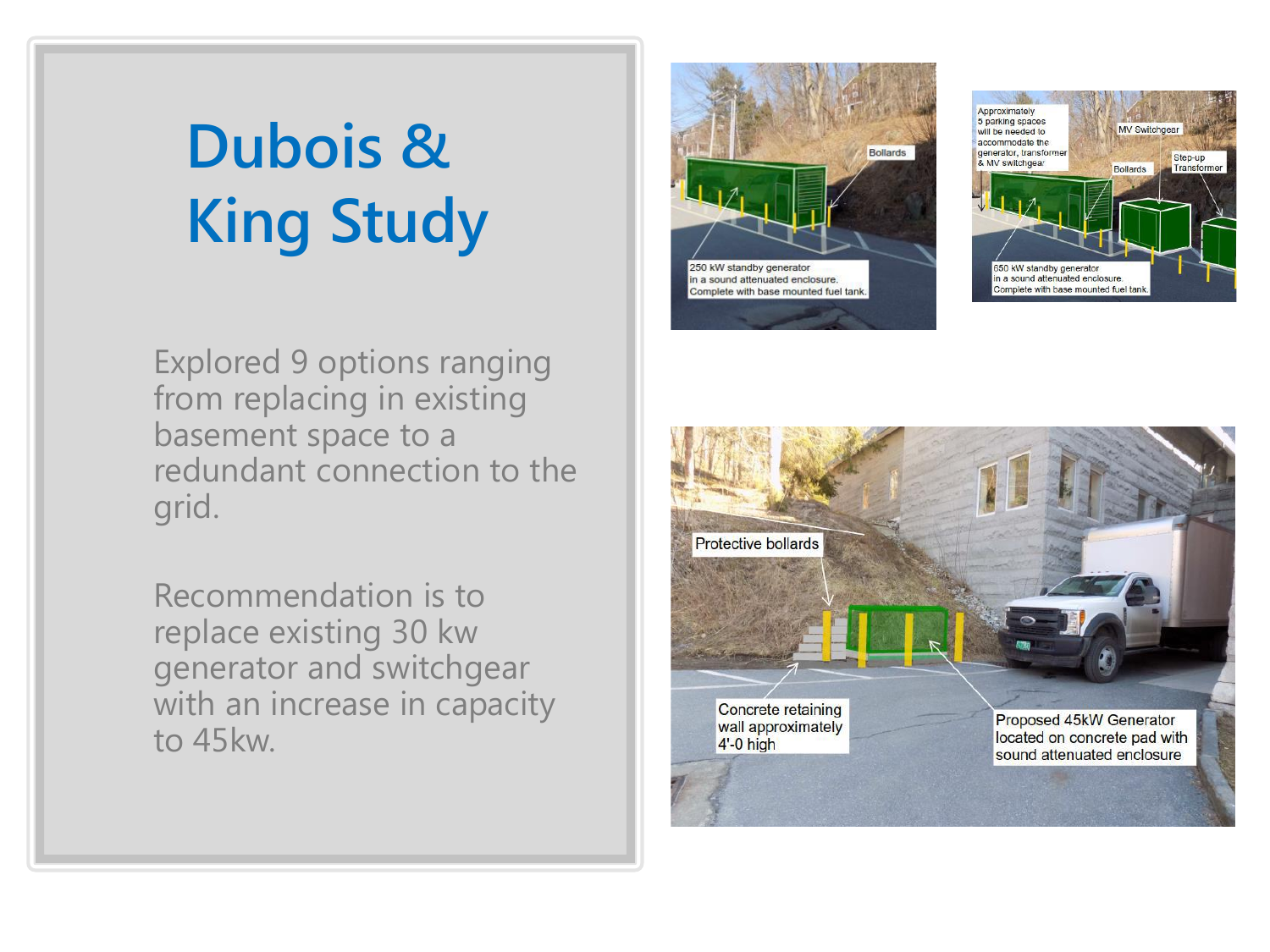# **What Does 45kw Get Us?**

- **Egress Lighting**
- Fire Alarms (24 hr. battery)
- **· Public Address System** (security)
- **E** Computer Servers
- WiFi
- Selected electrical outlets
- **E** Security Gates





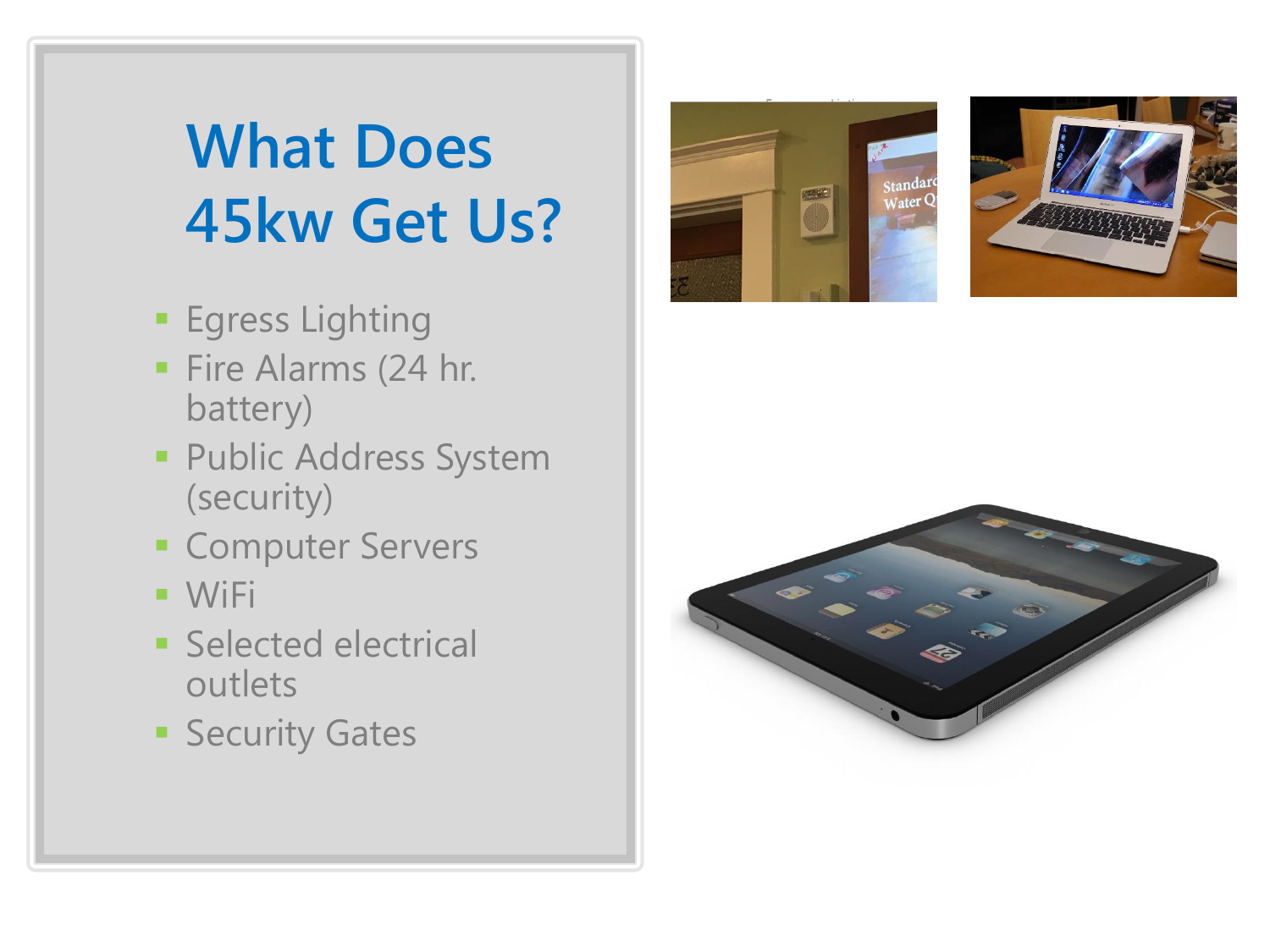### **What's not included**

- House & Senate Chamber PA
- **Desktop computers**
- **Regular Lighting**
- Xerox Machines
- **Elevator**

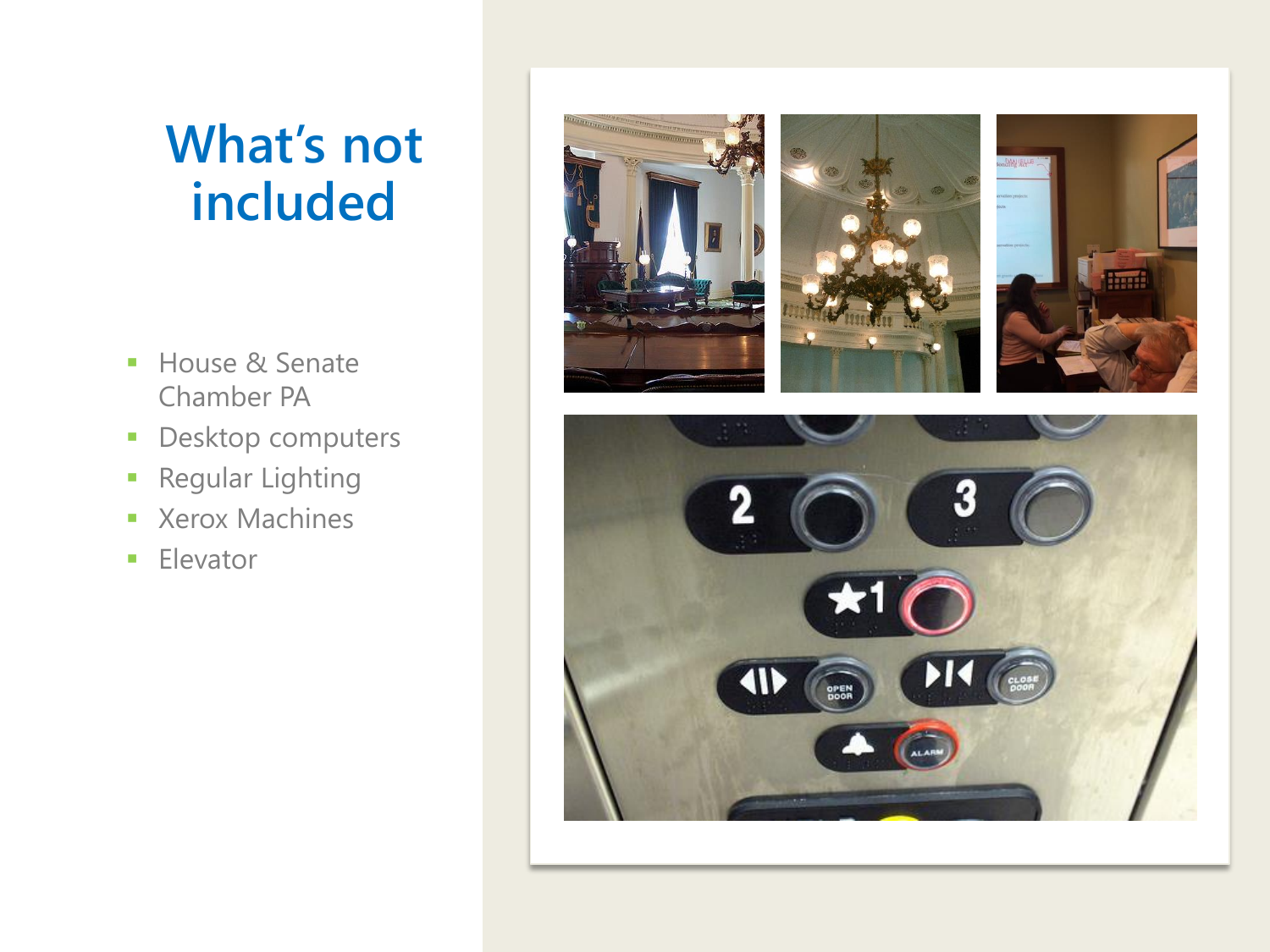# **Upgrade to 60kw**

- **EXADDITIONAL COST ADDITIONAL EXAMPLE ADDITIONAL EXAMPLE A** \$25,000
- **Same Footprint as 45kw**
- **EXEC** Can operate elevator near card room
- **Example: Capacity to add some additional** loads